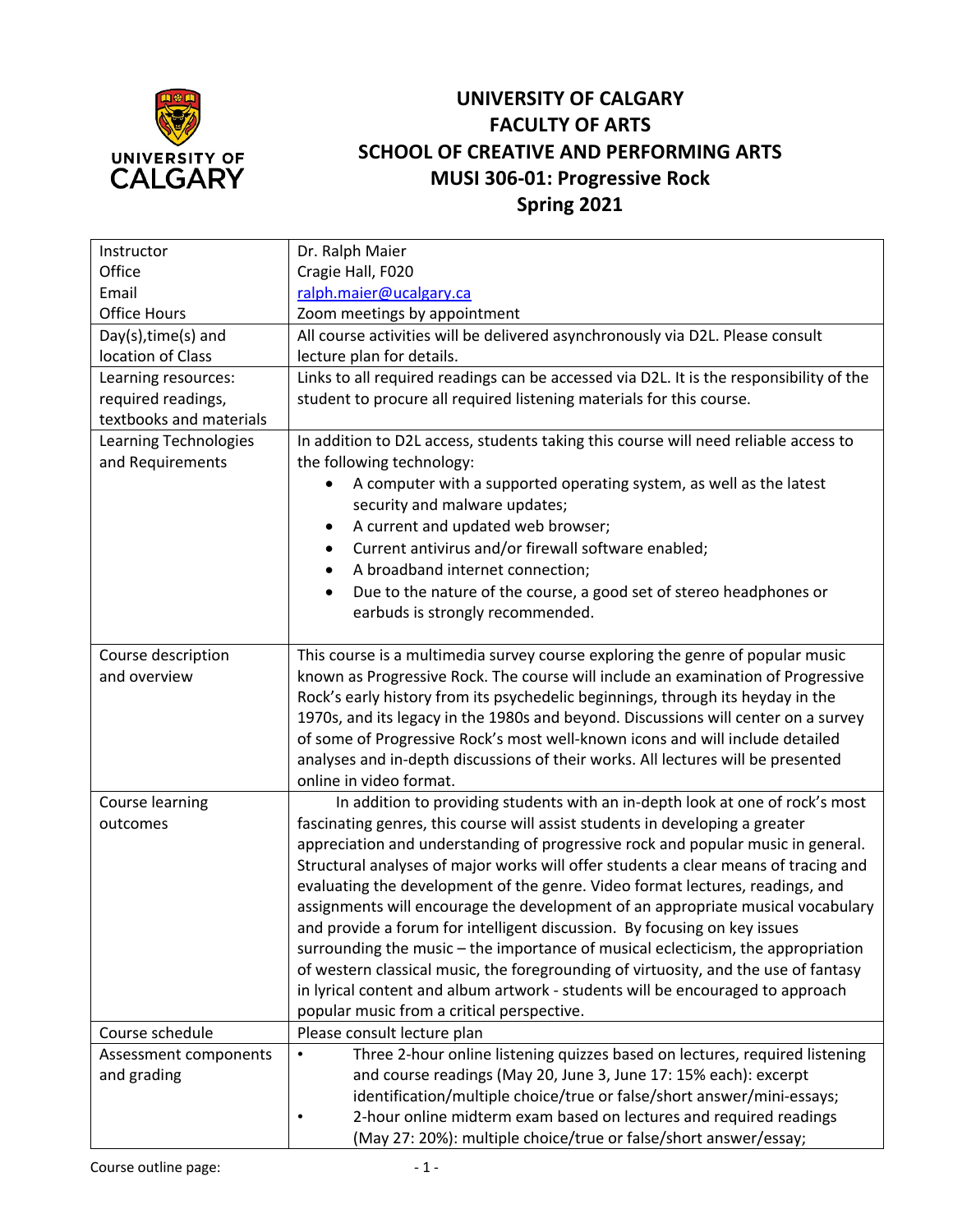|                                 | Final essay-format exam (due June 17: 25%): topic(s) will be posted no<br>$\bullet$<br>later than May 27;                                                                                                                                                                                                                                                                                                                       |
|---------------------------------|---------------------------------------------------------------------------------------------------------------------------------------------------------------------------------------------------------------------------------------------------------------------------------------------------------------------------------------------------------------------------------------------------------------------------------|
|                                 | Class participation (10%): engagement in course contents, modules and<br>discussions accessed via D2L over the duration of term (consult rubric for<br>further information);                                                                                                                                                                                                                                                    |
|                                 | Please note: make-up exams will not be scheduled without the most<br>compelling of reasons.                                                                                                                                                                                                                                                                                                                                     |
|                                 | Examples of exams from previous/similar courses will be posted on D2L.<br>The grading scheme for all course assignments and exams is as follows:<br>96% and over = A+; 91-95% = A; 86-90% = A-; 81-85% = B+; 76-80% = B; 71-75% =<br>B-; 66-70% = C+; 61-65% = C; 56-60% = C-; 50-55% = D; Below 50%: F.                                                                                                                        |
| Assessment expectations         | <b>Expectations for Writing:</b> All written work will be evaluated in terms of content,<br>form and language competency. Writing skills are important to academic study<br>across all disciplines. Consequently, instructors may use their assessment of<br>writing quality as a factor in the evaluation of student work. Please refer to the<br>Undergraduate Calendar E.2 Writing Across the Curriculum policy for details. |
|                                 | <b>Expectations for Attendance and Participation: Please refer to the Undergraduate</b><br>Calendar E.3 Attendance for details.                                                                                                                                                                                                                                                                                                 |
|                                 | <b>Guidelines for Formatting Assignments: Please consult the Chicago Manual of</b><br>Style                                                                                                                                                                                                                                                                                                                                     |
|                                 | Late Assignments: Make-up exams will not be scheduled without the most<br>compelling reasons and may be penalized by one grade increment per day (A<br>becomes A-, A- becomes B+, etc.).                                                                                                                                                                                                                                        |
|                                 | Criteria That Must Be Met To Pass: A passing grade will only be awarded where<br>students convincingly demonstrate a working familiarity of the music, composers,<br>genres and cultures represented in class lectures, course readings and required<br>listening.                                                                                                                                                              |
| Grading scale                   | For the course as a whole, letter grades should be understood as follows, as<br>outlined in the section F.1.1 Undergraduate Grading System of the Calendar:<br>https://www.ucalgary.ca/pubs/calendar/current/f-1.html.                                                                                                                                                                                                          |
|                                 | A grade of "C-" or below may not be sufficient for promotion or graduation, see<br>specific faculty regulations.<br>The number of "D" and "D+" grades acceptable for credit is subject to specific<br>$\bullet$<br>undergraduate faculty promotional policy.                                                                                                                                                                    |
| Guidelines for Zoom<br>Sessions | Zoom is a video conferencing program that will allow us to meet at specific times for a<br>"live" video conference, so that we can have the opportunity to meet each other virtually<br>and discuss relevant course topics as a learning community.                                                                                                                                                                             |
|                                 | To help ensure Zoom sessions are private, do not share the Zoom link or password with<br>others, or on any social media platforms. Zoom links and passwords are only intended for<br>students registered in the course. Zoom recordings and materials presented in Zoom,<br>including any teaching materials, must not be shared, distributed or published without the<br>instructor's permission.                              |
|                                 | The use of video conferencing programs relies on participants to act ethically, honestly and<br>with integrity; and in accordance with the principles of fairness, good faith, and respect (as                                                                                                                                                                                                                                  |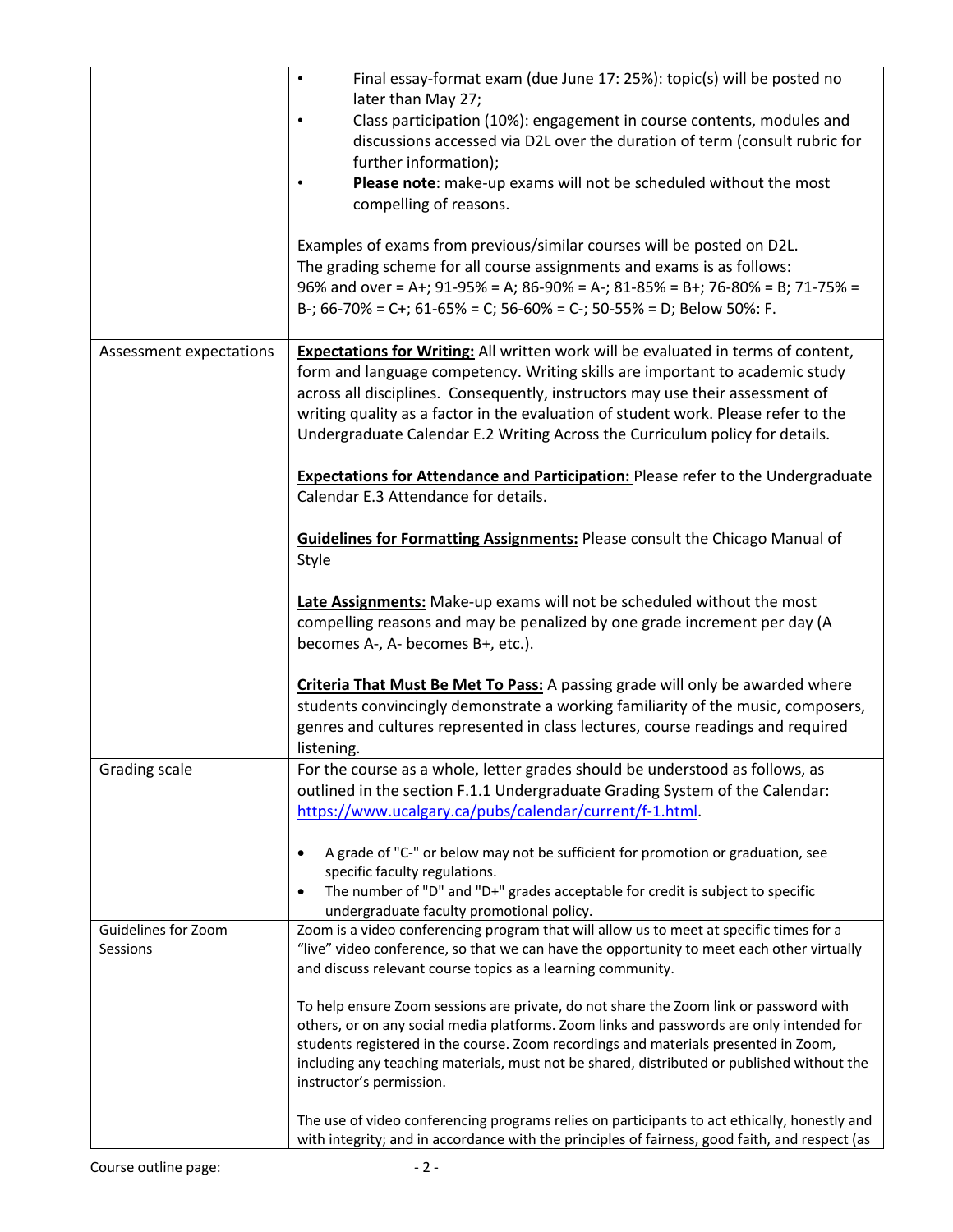|                                                 | per the Code of Conduct). When entering Zoom or other video conferencing sessions (such<br>as MS Teams), you play a role in helping create an effective, safe and respectful learning<br>environment. Please be mindful of how your behaviour in these sessions may affect others.<br>Participants are required to use names officially associated with their UCID (legal or<br>preferred names listed in the Student Centre) when engaging in these activities.<br>Instructors/moderators can remove those whose names do not appear on class rosters.<br>Non-compliance may be investigated under relevant University of Calgary conduct policies<br>(e.g Student Non-Academic Misconduct Policy). If participants have difficulties complying<br>with this requirement, they should email the instructor of the class explaining why, so the<br>instructor may consider whether to grant an exception, and on what terms. For more<br>information on how to get the most out of your zoom sessions visit:<br>https://elearn.ucalgary.ca/guidelines-for-zoom/. |
|-------------------------------------------------|------------------------------------------------------------------------------------------------------------------------------------------------------------------------------------------------------------------------------------------------------------------------------------------------------------------------------------------------------------------------------------------------------------------------------------------------------------------------------------------------------------------------------------------------------------------------------------------------------------------------------------------------------------------------------------------------------------------------------------------------------------------------------------------------------------------------------------------------------------------------------------------------------------------------------------------------------------------------------------------------------------------------------------------------------------------|
|                                                 | If you are unable to attend a Zoom session, please contact your instructor to arrange an<br>alternative activity for the missed session (e.g., to review a recorded session). Please be<br>prepared, as best as you are able, to join class in a quiet space that will allow you to be<br>fully present and engaged in Zoom sessions. Students will be advised by their instructor<br>when they are expected to turn on their webcam (for group work, presentations, etc.).                                                                                                                                                                                                                                                                                                                                                                                                                                                                                                                                                                                      |
|                                                 | The instructor may record online Zoom class sessions for the purposes of supporting<br>student learning in this class - such as making the recording available for review of the<br>session or for students who miss a session. Students will be advised before the instructor<br>initiates a recording of a Zoom session. These recordings will be used to support student<br>learning only and will not be shared or used for any other purpose.                                                                                                                                                                                                                                                                                                                                                                                                                                                                                                                                                                                                               |
| Academic Accommodation                          | It is the student's responsibility to request academic accommodations according to the<br>University policies and procedures listed below. The Student Accommodations policy is<br>available at https://ucalgary.ca/student-services/access/prospective-students/academic-<br>accommodations.                                                                                                                                                                                                                                                                                                                                                                                                                                                                                                                                                                                                                                                                                                                                                                    |
|                                                 | Students needing an accommodation based on disability or medical concerns should<br>contact Student Accessibility Services (SAS) in accordance with the Procedure for<br>Accommodations for Students with Disabilities (https://www.ucalgary.ca/legal-<br>services/sites/default/files/teams/1/Policies-Accommodation-for-Students-with-                                                                                                                                                                                                                                                                                                                                                                                                                                                                                                                                                                                                                                                                                                                         |
|                                                 | Disabilities-Procedure.pdf). Students who require an accommodation in relation to their<br>coursework based on a protected ground other than Disability should communicate this<br>need in writing to their Instructor.<br>SAS will process the request and issue letters of accommodation to instructors. For                                                                                                                                                                                                                                                                                                                                                                                                                                                                                                                                                                                                                                                                                                                                                   |
|                                                 | additional information on support services and accommodations for students with<br>disabilities, visit www.ucalgary.ca/access/                                                                                                                                                                                                                                                                                                                                                                                                                                                                                                                                                                                                                                                                                                                                                                                                                                                                                                                                   |
| Academic integrity,<br>plagiarism               | Academic Misconduct refers to student behavior which compromises proper assessment of<br>a student's academic activities and includes: cheating; fabrication; falsification; plagiarism;<br>unauthorized assistance; failure to comply with an instructor's expectations regarding<br>conduct required of students completing academic assessments in their courses; and<br>failure to comply with exam regulations applied by the Registrar.                                                                                                                                                                                                                                                                                                                                                                                                                                                                                                                                                                                                                    |
|                                                 | For information on the Student Academic Misconduct Policy and Procedure please visit:<br>https://www.ucalgary.ca/legal-services/sites/default/files/teams/1/Policies-Student-<br>Academic-Misconduct-Policy.pdf and https://www.ucalgary.ca/legal-<br>services/sites/default/files/teams/1/Policies-Student-Academic-Misconduct-                                                                                                                                                                                                                                                                                                                                                                                                                                                                                                                                                                                                                                                                                                                                 |
|                                                 | Procedure.pdf. Additional information is available on the Academic Integrity Website<br>at https://ucalgary.ca/student-services/student-success/learning/academic-integrity.                                                                                                                                                                                                                                                                                                                                                                                                                                                                                                                                                                                                                                                                                                                                                                                                                                                                                     |
| Internet and electronic<br>communication device | The use of laptop and mobile devices is acceptable when used in a manner appropriate to<br>the course and classroom activities. Please refrain from accessing websites and resources<br>that may be distracting to you or for other learners during class time. Students are<br>responsible for being aware of the University's Internet and email use policy, which can be<br>found at https://www.ucalgary.ca/legal-services/sites/default/files/teams/1/Policies-<br>Acceptable-Use-of-Electronic-Resources-and-Information-Policy.pdf.                                                                                                                                                                                                                                                                                                                                                                                                                                                                                                                       |